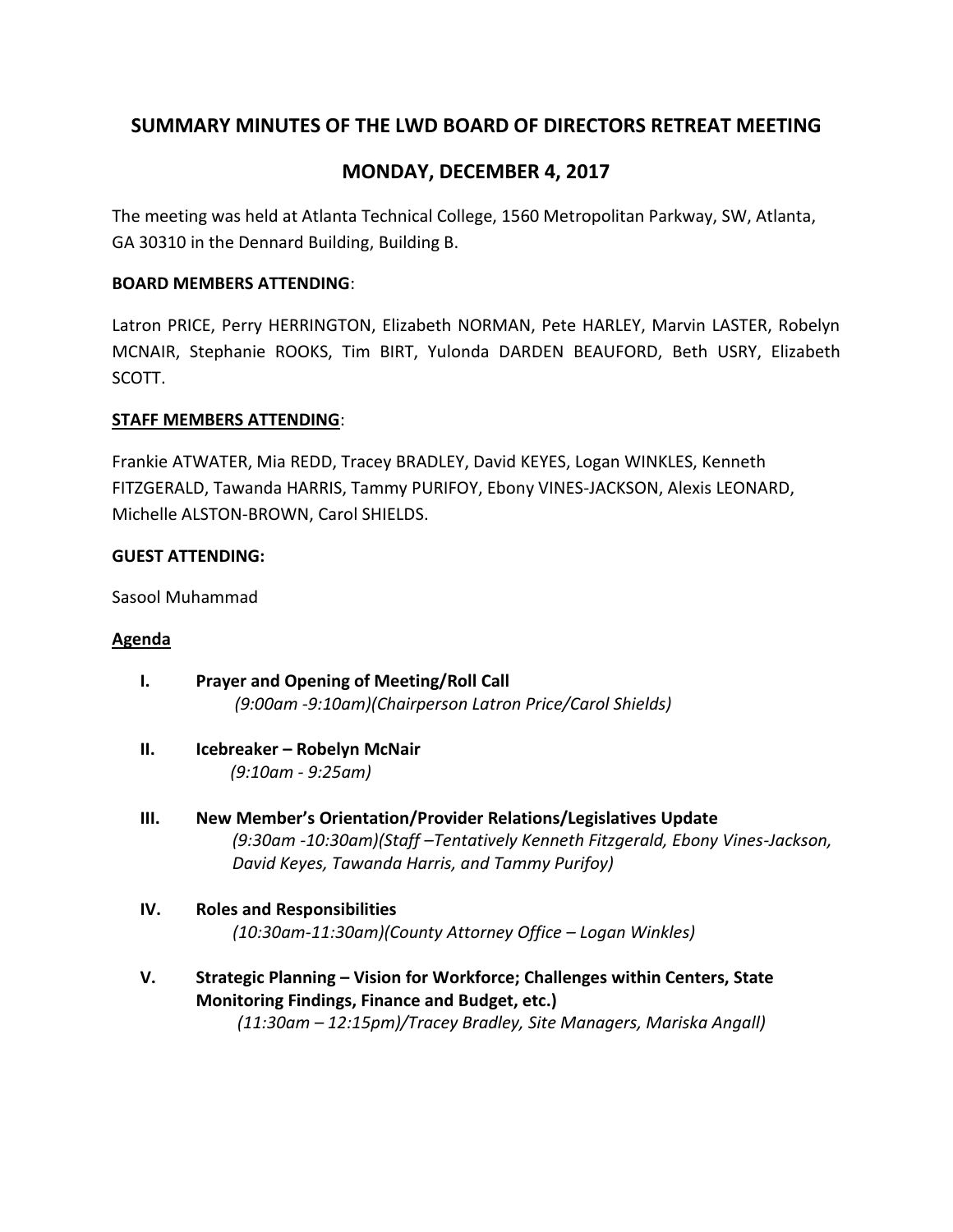#### **VI. Lunch 12:15PM – 1:00PM**

*(Representatives from City of Atlanta Workforce will present an overview presentation of Workforce collaboration or The State Director or representative-Coordinated by Chairperson Latron Price and/or Division Manager Tracey Bradley)*

### **VII. \*\*Taskforce Breakout Sessions**

 *(1:00PM – 1:30PM/Each Taskforce will break up into their own individual groups)* 

**VIII. \*\*Report Out**   *(1:30PM – 2:00PM)* 

**IX. Adjournment**

#### **\*\*TENTATIVE\*\***

### **SUMMARY MINUTES OF THE LWD BOARD OF DIRECTORS BOARD RETREAT MEETING**

#### **The agenda was accepted as presented.**

A Retreat of the LWD Board of Directors Meeting was held at Atlanta Technical College, 1560 Metropolitan Parkway, SW, Atlanta, GA 30310 from 9:00AM until 2:00PM at the Dennard Building, Building B.

**\_\_\_\_\_\_\_\_\_\_\_\_\_\_\_\_\_\_\_\_\_\_\_\_\_\_\_\_\_\_\_\_\_\_\_\_\_\_\_\_\_\_\_\_\_\_\_\_\_\_\_\_\_\_\_\_\_\_\_\_\_\_\_\_\_\_\_\_\_\_\_\_\_\_\_\_\_\_**

The meeting was called to order by Chairman Latron Price followed by prayer with no objections.

The roll was called by the Board Clerk, Carol Shields.

Following the roll call, Robelyn McNair started the training session retreat with an ice breaker entitled "Who Are You". The entire group participated and enjoyed learning more about each other and really helped get things off to a great start.

Dick Anderson, County Manager and Anna Roach, Chief Strategy Officer attended the board meeting. They both had an opportunity to address the board regarding upcoming changes in the Workforce Development Division. Dick Anderson advised that Workforce Development will be going under Select Fulton in 2018. With new initiatives for Fulton County in 2018, this would be great for Fulton County to serve our community with Economic Development... Anna Roach agreed and advised that additional information would be forthcoming during this process.

New Members Orientation was given by several WIOA staff members namely Kenneth Fitzgerald, Tammy Purifoy, Tawanda Harris, and Ebony Vines–Jackson via a power point